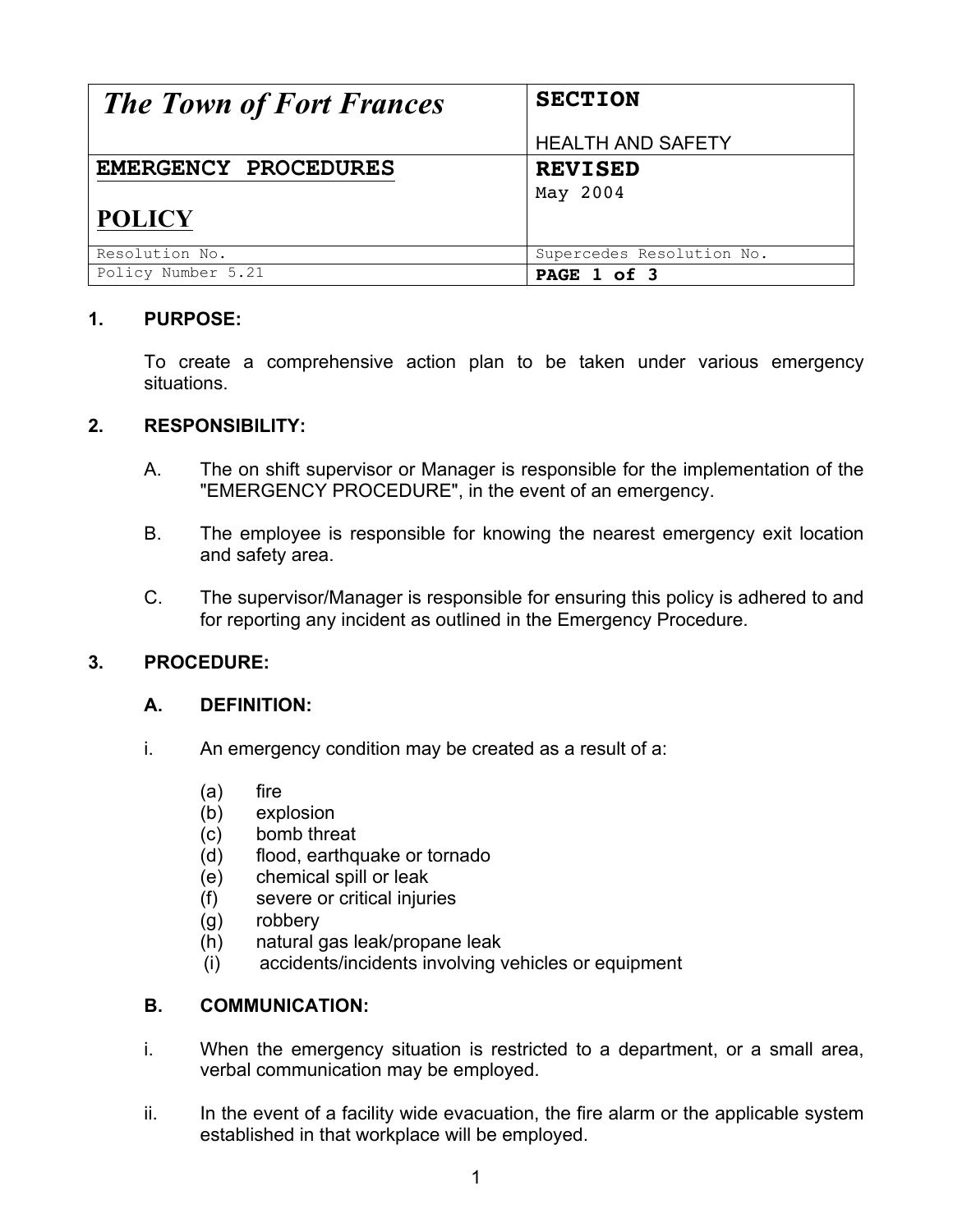iii. Depending on the nature of the emergency, the supervisor/Manager will contact the appropriate emergency service:

| (a) | Ambulance                             | 911            |
|-----|---------------------------------------|----------------|
| (b) | Fire                                  | 911            |
| (c) | Hospital                              | 274-3266       |
| (d) | Police                                | 911            |
| (e) | <b>Fort Frances Power Corporation</b> | 274-9291       |
| (f) | <b>Union Gas</b>                      | 1-877-969-0999 |
| (g) | Ontario Hydro                         | 1-800-465-1115 |
| (h) | Ministry of Environment               | 1-888-367-7622 |
| (i) | Ministry of Labour                    | 1-800-561-4850 |
| (i) | <b>Health Unit</b>                    | 274-9827       |

iv. The above numbers should be used only when the emergency is not extreme, i.e. contact is made with a gas line but the line is not ruptured call Union Gas; or if a small amount of a designated substance is spilled call M.O.E. and Fire Department.

In **EXTREME EMERGENCY CASES call 911**. Extreme emergencies are outlined in HS-17, III, A(1).

v. The supervisor will notify the Manager and the Chief Administrator Officer if a facility wide evacuation takes place.

### **C. EVACUATION:**

- i. Upon notification of the evacuation directive, designated employees at the locations below will:
	- (a) City Hall evacuate the general public and any maintenance workers in the area
	- (b) Recreation Centres evacuate the general public and any maintenance workers in the area
	- (c) Day Care Centre evacuate the children and any visitors
	- (d) Library evacuate the children and general public
	- (e) Museum evacuate the general public
	- (f) Public Works evacuate the general public and any visitors
	- (g) Fire Departments evacuate visitors and the general public and exit the buildings through the nearest safe emergency exit.
	- (h) Airport evacuate the general public
- ii. All other employees will exit the building immediately, upon notification of the evacuation directive.
- iii. The posted **Emergency Exits Floor Plan** shows which exits are to be used during emergency evacuation.